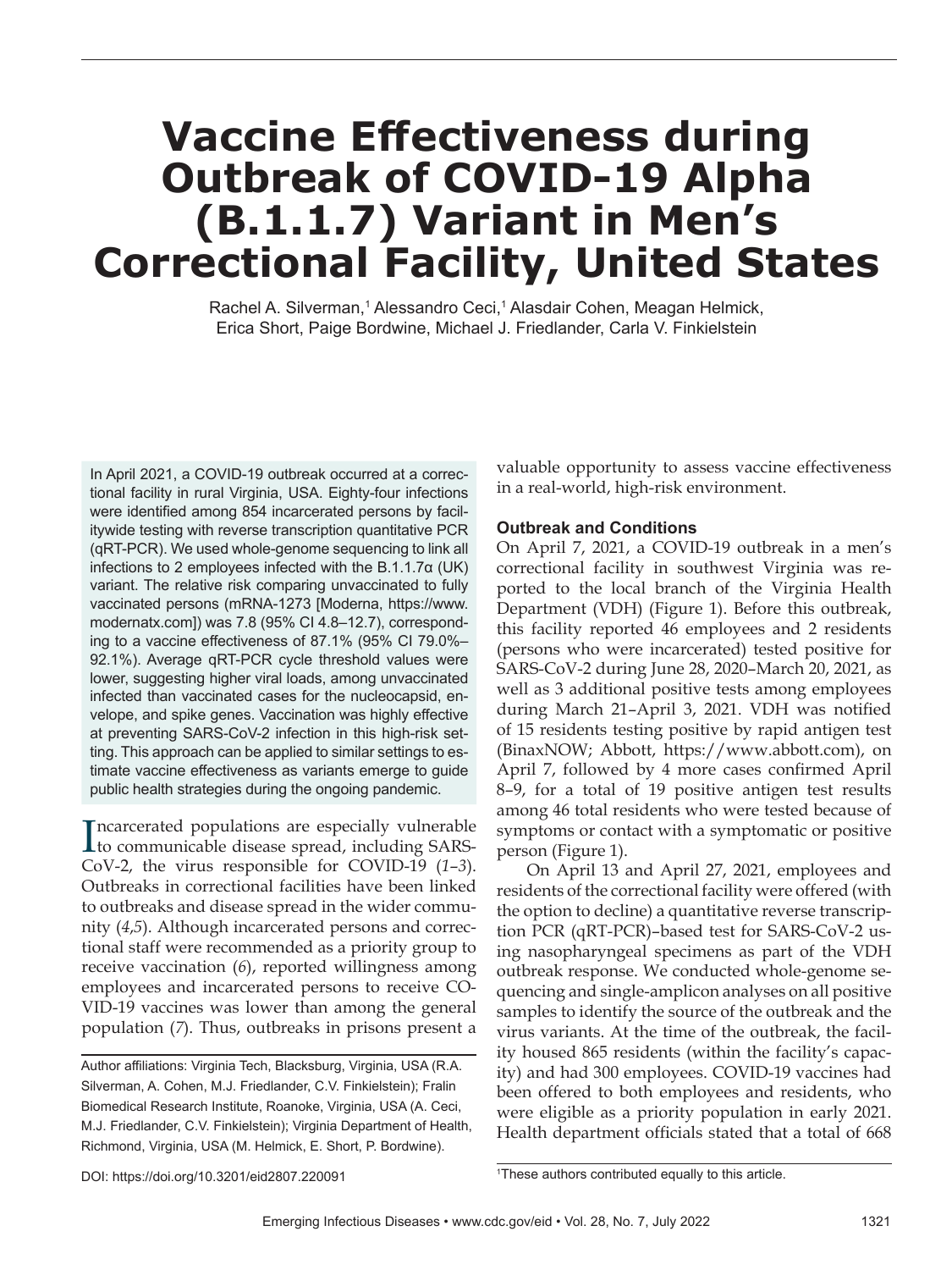## **SYNOPSIS**



Figure 1. Timeline of SARS-CoV-2 vaccination rollout for incarcerated persons at a correctional facility in rural southwest Virginia included in analysis of vaccine effectiveness during a facility outbreak, April 2021.

residents (77.2%) and 116 employees (38.7%) were fully vaccinated at the time of the outbreak. All vaccinated residents had received the Moderna vaccine (mRNA-1273). All cases associated with the outbreak were identified within 5 months of the initial vaccination rollout for residents and less than 3 months after their first opportunity to be fully vaccinated.

Mitigation measures for employees have been in place at this facility since April 2020 and include the use of mandatory face coverings and screening for symptoms 3 separate times before accessing residential areas. Employees were required to wear N95 masks when working with a positive resident, N95 or surgical masks when working with residents placed in quarantine, and cloth masks when working with persons with no known exposures or cases. Mitigation measures in place for the residents include daily medical screening, zone separations (e.g., quarantine and isolation units), cloth face coverings, limited transfers between housing units, discontinued cafeteria-style meals, and increased cleaning in living quarters. Routine surveillance testing was not conducted before this outbreak; however, once a case was identified, all employee close contacts were excluded from work and required to test negative before returning. Residents in close contact were moved to a yellow zone (e.g., quarantine precautions) with increased screening; they were tested if symptoms developed and before they returned to the green zone (e.g., general precautions). In accordance with VDH recommendations, facilitywide qRT-PCR testing was conducted in November 2020 (2 residents tested positive with no subsequent transmission) and in February 2021 (0 residents tested positive).

In the April 2021 outbreak, the initial patient, a resident, was tested because he reported symptoms

during the daily screening; the result was positive. Everyone in that housing unit was then tested, and additional positives were identified. In the next week, additional symptomatic residents in that unit were tested and were positive. At the time of the outbreak, all vaccinated residents had received Moderna vaccines (mRNA-1273; https:// www.modernatx.com). Vaccinated employees may have received either Moderna or Pfizer-BioNTech (BNT162b2; https://www.pfizer.com). The use of N95 masks was recommended in all units with positive cases or exposures during the April 2021 outbreak once it was identified.

The VDH April 2021 outbreak response included a site visit from an infection preventionist. VDH epidemiology staff identified multiple failures contributing to the outbreak, including improper mask use by some employees and a screening failure of a mildly symptomatic employee. VDH determined that 2 unvaccinated employees had come to work while infectious; their samples were collected on March 28 and March 31, and both tested positive for SARS-CoV-2. Sequence analyses identified mutations confirming that all cases resulted from these 2 employees. The VDH investigation established that the earliest day the index-case employee worked while infectious was March 26.

### **Methods**

We linked vaccine, demographic, and laboratory information using deidentified, automatically generated, unique identifiers that were verified by VDH staff with access to identifiable information. We excluded persons from participating if information was incomplete or if staff were unable to verifiably link subject information to their laboratory results in the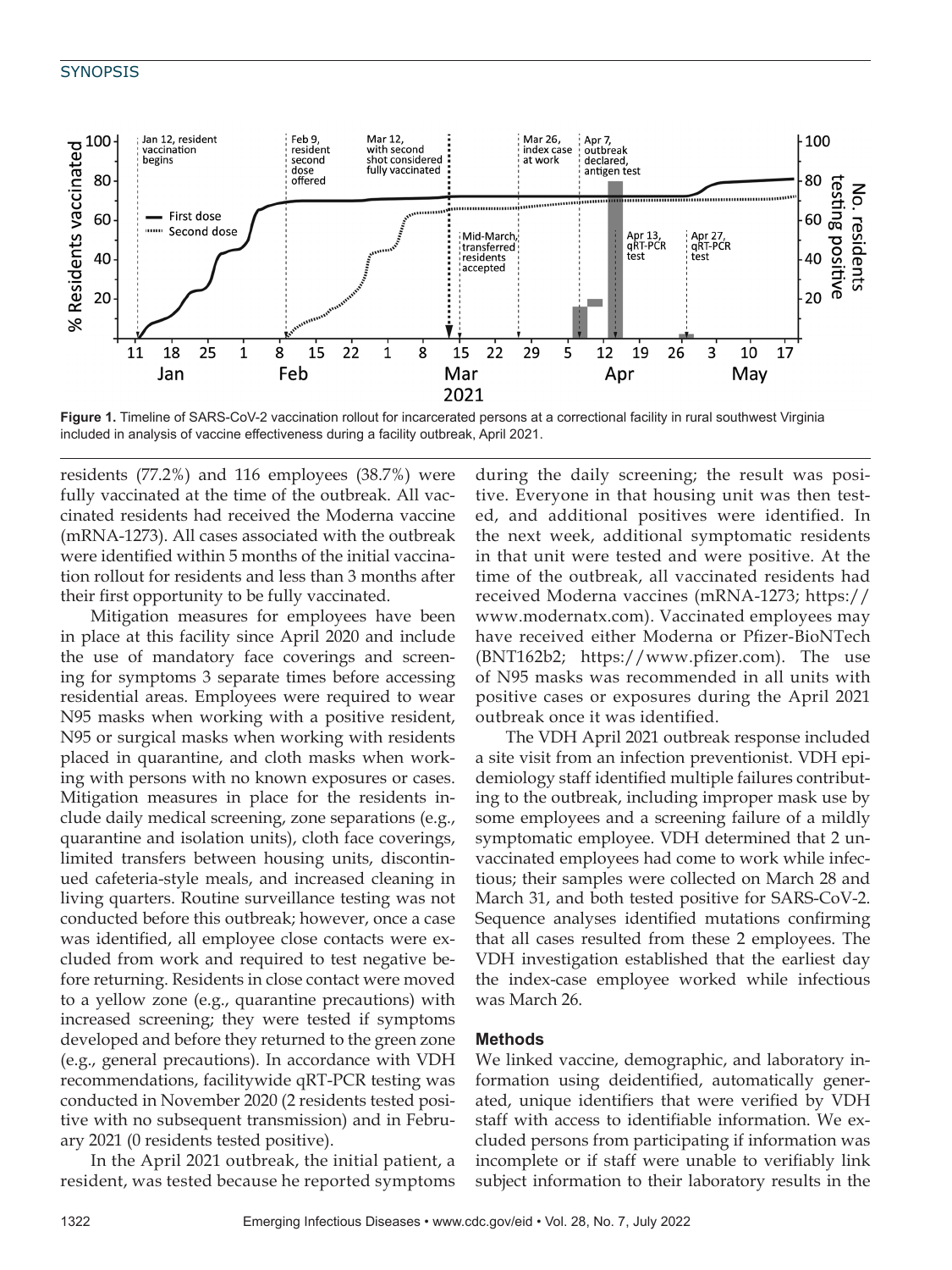data. Available demographic information was age, sex, and race.

We defined being fully vaccinated as having received a second vaccination by March 12, which was  $\geq$ 14 days before the initial infectious employee returned to work on March 26 following out-of-state travel. We defined being partially vaccinated as having received 1 dose by March 12. We defined unvaccinated as receiving the vaccine on or after March 13 or not having received a vaccine at the time of this analysis. We defined SARS-CoV-2 infection as testing positive by qRT-PCR (*8*) or the rapid BinaxNOW antigen test.

Our qRT-PCR test received Emergency Use Authorization status from the FDA. The test's technical development, as well as the assays that determine its specificity, sensitivity, and validation, have been described previously (*8*). Of note, specimens collected for analysis are transported in a specially formulated transport media containing chaotropic agents and stabilizers that ensure the quality of the sample is maintained for up to 10 days, even in the absence of a cold chain (*8*). The quantitative aspect of the assay helps determine the viral load of the sample: each plate includes dilution standard curves with known number of copies for each nucleocapsid protein (*N*) and ribonuclease P/MRP subunit P30 (*RPP30*) gene (range 5–500,000 copies/reaction for each gene) for which a specific cycle threshold (Ct) is generated and clinical results are extrapolated to estimate viral copies. Each person's sample had 2 replicates qRT-PCR Ct values generated for each gene (*N*, envelope [E], spike [*S*], and housekeeping *RPP30*) (*8*). We used the mean Ct of each gene to generate the raw Ct value for comparison to the reference curve. In rare instances, a single value was used if one of the replicates did not amplify for a gene after a 45-cycle amplification limit; out of 92 cases, we did this for *N* gene for 3 cases, for 4 cases for *E* gene, and for 3 cases for *S* gene. We normalized Ct values by multiplying raw Cts by a correction factor defined as the ratio of the sample's mean Ct value for *RPP30* over the mean *RPP30* for all samples in the plate (*9*).

We obtained genome data on all qRT-PCR positive samples using next-generation sequencing and amplicon sequencing approaches. In brief, we sequenced genomic libraries on a MiSeq system (Illumina, https://www.illumina.com) and aligned FASTQ reads to the Wuhan-Hu-1 sequence (GenBank accession no. NC\_045512.2). In all cases, Illumina coverage of the consensus sequence was >99.4% of the reference genome. For single-amplicon sequencing, we performed targeted amplification using 13 sets of

primers designed in-house for SARS-CoV-2 (*10*). We confirmed mutations by Sanger sequencing.

We limited statistical analyses to the residential population. We excluded data for employees whose demographic data were unavailable or whose tests were conducted outside the correctional facility. First, we assessed disparities in vaccination status across age and race at the time of the outbreak. Second, we estimated the relative risk (RR) of a SARS-CoV-2 infection regardless of symptoms when comparing unvaccinated to vaccinated residents using Poisson regression with robust variance estimates, with and without adjustment for age and race. We calculated vaccine effectiveness (VE) using the estimated RR from these models in which the numerator is the risk among unvaccinated and the denominator is the risk among vaccinated (VE =  $1 - 1/RR$ ). Third, we investigated differences in infection risk by age and race, stratifying this by vaccine status in Poisson regression with robust variance estimates. Last, we compared normalized Ct values between vaccinated and unvaccinated cases, with and without adjustment for age and race, using linear regression with robust variance estimates.

#### **Results**

Test results from qRT-PCR were available for 854 (98.7%) of the 865 male residents at the facility at the time of the outbreak; 14 (1.6%) results were reported to be indeterminate (*7*). The timeline for testing was as follows: 823 residents were tested on April 13; of those, 732 were retested on April 27, and another 31 were tested on that date for the first time. Of the 19 residents who rapid-tested positive during April 7–9, a total of 17 were tested by qRT-PCR on April 13, and 16 yielded positive results. Although no deaths were reported as a result of this outbreak, an unvaccinated 64-year-old White male resident was hospitalized. Sequence analysis found that all qRT-PCR positive cases were linked to 1 of 2 index cases (employees); 96.2% of samples were identified as the B.1.1.7α (UK) variant of SARS-CoV-2. Of those, 3.8% did not pass the quality control metrics required to assign a variant.

Among the 854 residents with test results (35.8% White, 63.7% African American; mean age 40.4 years, range 18.8–86.0 years), 566 (66.3%) were considered fully vaccinated (76.1% White and 60.7% African American; mean age 42.4 years), 49 (5.7%) were partially vaccinated, and 239 (28.0%) were unvaccinated (mean age 35.4 years) by March 26. For both unvaccinated and vaccinated residents, the mean age was higher among positive cases compared with negative cases (38.5 vs. 34.3 years for unvaccinated; 43.2 vs.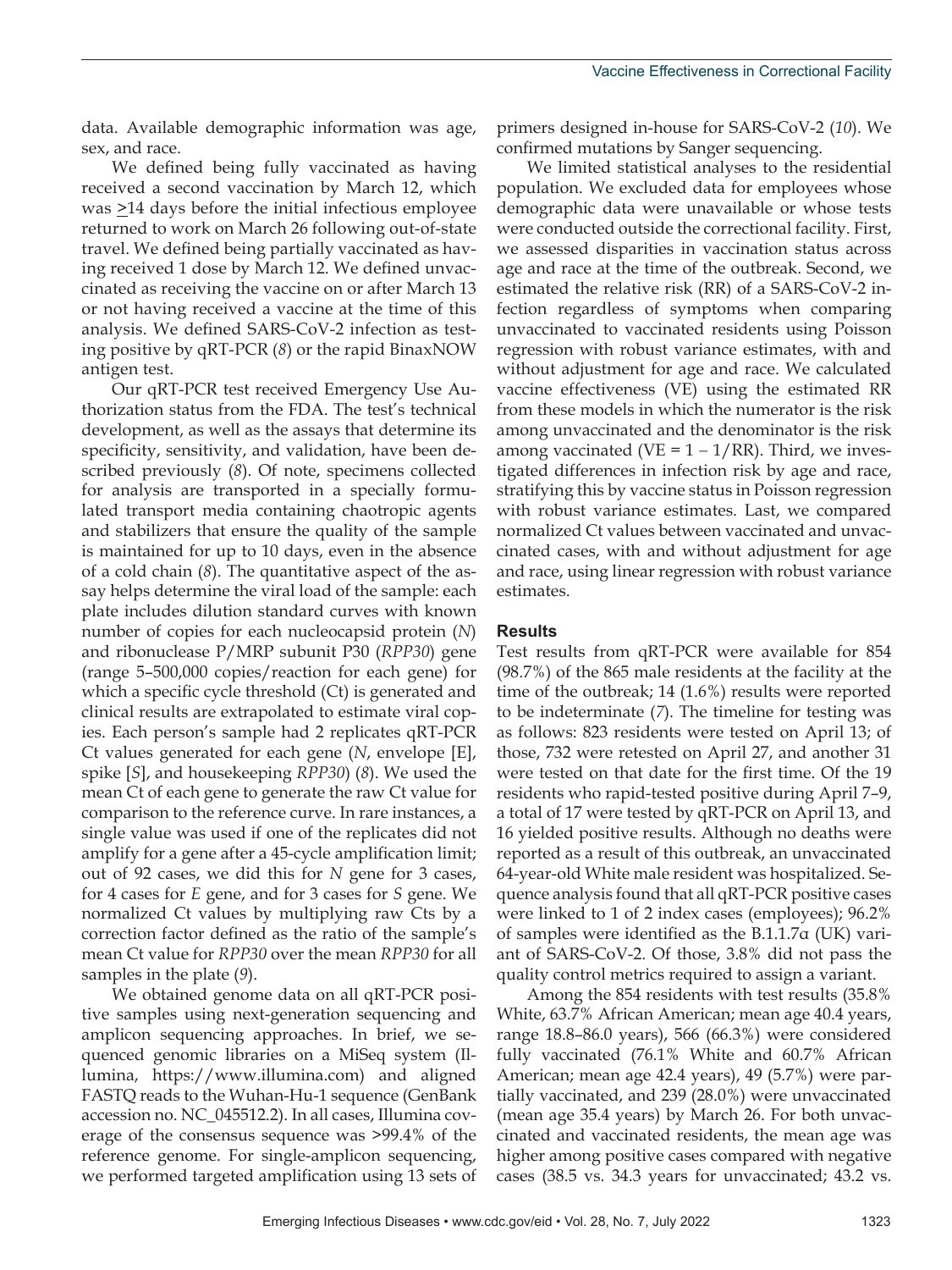#### **SYNOPSIS**

42.3 years for fully vaccinated). Indeterminate qRT-PCR results were reported for 9 (1.6%) fully vaccinated and 5 (2.1%) unvaccinated residents and were excluded from the analyses. For those considered fully vaccinated, the median time from the second shot to March 28 was 33 days (26–46 days) for cases and 32 days (17–47 days) for noncases.

Among the 840 with definitive qRT-PCR test results, 19/557 (3.4%) fully vaccinated, 3/49 (6.1%) partially vaccinated, and 62/234 (26.5%) unvaccinated residents tested positive for SARS-CoV-2 infection (Figure 1). Partially vaccinated residents were excluded from subsequent analysis because of the small number. In unadjusted Poisson regression, unvaccinated residents were 7.8 (95% CI 4.8–12.7; p<0.001) times more likely to test positive during the April outbreak than were fully vaccinated residents (Table). This result corresponds to an unadjusted vaccine effectiveness VE of 87.1% (95% CI 79.0%–92.1%). Adjusting for age and race, unvaccinated residents were 8.8 (95% CI 5.2–14.9) times more likely to test positive compared with fully vaccinated residents, corresponding to an adjusted VE of 88.7% (95% CI 80.9%– 93.3%; p<0.001).

When we adjusted for vaccine status, age, and race, older age was more statistically significant with testing positive (a 1-year increase in age RR 1.03, 95% CI 1.01–1.05;  $p = 0.005$ , and race was not statistically significant with testing positive (African American vs. White RR 1.51, 95% CI 0.91–2.49; p = 0.109). When we stratified by vaccine status and adjusted by race, age was associated only with testing positive among unvaccinated persons (RR 1.04, 95% CI 1.01–1.06; p = 0.001); we observed no association between testing positive and age among vaccinated residents  $(RR 1.01, 95\% CI 0.97-1.05; p = 0.715).$ 

Among the infected, the unvaccinated showed lower raw and normalized Ct values compared to the vaccinated, indicating a higher viral load among the unvaccinated for all 3 genes (*N, E,* and *S*) (Figure 2). Normalized Ct values were statistically significantly lower among the unvaccinated compared with the vaccinated when we adjusted for age and race in linear regression for all 3 genes: for *N*, Ct value difference =  $4.06$  (95% CI 0.69–7.42; p = 0.019); for *E*, Ct value difference = 4.22 (95% CI 1.00–7.44; p = 0.011); for *S*, Ct value difference 3.90 (95% CI 0.49– 7.32;  $p = 0.026$ ).

#### **Discussion**

This study shows that the Moderna vaccine for COVID-19 is highly effective at preventing SARS-CoV-2 infection among high-risk incarcerated persons, reducing infections by 87% when comparing vaccinated to unvaccinated persons. Although we observed some breakthrough cases, severe COVID-19 was uncommon (1 hospitalization) during this outbreak, and VE remained high and in agreement with reports in other settings in which the B.1.1.7α (UK) variant was prevalent (*11*). Results showed that younger age and Black or African American race were associated with lower vaccine uptake compared to older and non-Hispanic White populations; these differences were observed in the general US population as well (*12*).

Of note, and largely because of the rapid public health response to this outbreak, some case information was not collected; thus, this study has several limitations. First, we did not collect information on comorbidities, symptoms, stage of infection at the time of the test, prior infection and potential associated immunity, and ethnicity. Second, there was no information on contact patterns and corresponding risk for exposure. Third, 14 qRT-PCR results were indeterminate and excluded from the analysis. Fourth, some cases early in the outbreak (during March 28– April 13) could have been missed and misclassified

| Table. Relative risk of SARS-CoV-2 infection among incarcerated persons during an outbreak at a men's correctional facility in rural<br>Virginia, April 2021* |                       |             |                                |
|---------------------------------------------------------------------------------------------------------------------------------------------------------------|-----------------------|-------------|--------------------------------|
|                                                                                                                                                               |                       |             |                                |
| Unadiusted                                                                                                                                                    |                       | Adiusted    |                                |
| No. persons                                                                                                                                                   | RR (95% CI)           | No. persons | RR (95% CI)                    |
|                                                                                                                                                               |                       |             |                                |
| 791                                                                                                                                                           | 7.77 (4.75-12.69)†    | 787         | 8.82 (5.23-14.90) <sup>+</sup> |
| 791                                                                                                                                                           | $0.99(0.98 - 1.01)$   | 787         | $1.03(1.01 - 1.05)$ ±          |
| 787                                                                                                                                                           | 1.96 (1.19–3.258)±    | 787         | $1.51(0.91 - 2.49)$            |
|                                                                                                                                                               |                       |             |                                |
|                                                                                                                                                               |                       |             |                                |
| 557                                                                                                                                                           | $1.01(0.97 - 1.05)$   | 554         | $1.01(0.97 - 1.05)$            |
| 554                                                                                                                                                           | $1.21(0.48 - 3.02)$   | 554         | $1.24(0.49 - 3.14)$            |
|                                                                                                                                                               |                       |             |                                |
| 234                                                                                                                                                           | $1.03(1.01 - 1.05)$ ± | 233         | $1.04(1.01-1.06)$ ‡            |
| 233                                                                                                                                                           | $1.40(0.79 - 2.49)$   | 233         | $1.70(0.92 - 3.14)$            |
|                                                                                                                                                               |                       |             |                                |

\*Relative risk calculated using Poisson regression. RR, relative risk.

†p<0.001.

‡p<0.01.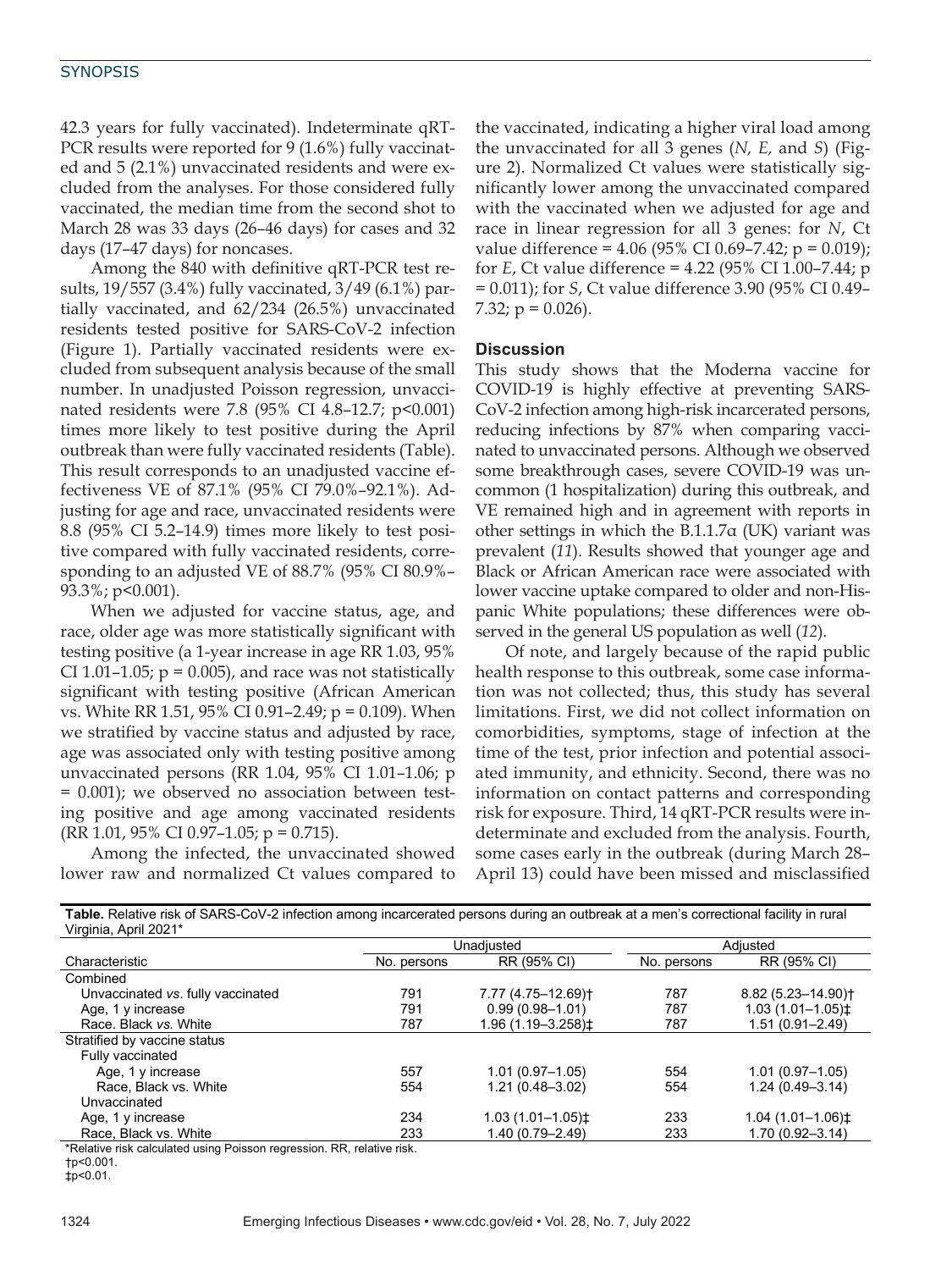

**Figure 2. Raw (A) and** normalized (B) Ct values for SARS-CoV-2 *N, E,* and *S* genes in samples collected from fully vaccinated and unvaccinated infected incarcerated persons during a facility outbreak, April 2021. The midline of the boxes represent the medians of the observations, the bottoms represents the first quartile, and the tops represent the third quartile; whiskers represent the minimum and maximum observations. In unadjusted linear regression comparing fully vaccinated to unvaccinated infected persons, only the E gene had statistically significantly different raw Ct values (p<0.05). All 3 genes had statistically significantly different normalized Ct values. Ct, cycle threshold; E, envelope; N, nucleocapsid; S, spike.

as negative based on the initial qRT-PCR testing on April 13. However, we expect any such misclassification to be nondifferential with respect to vaccination status, resulting in an attenuation toward the null, and our results would be an underestimation of the true vaccine effectiveness. Finally, information regarding why some persons chose not to receive the vaccine or were not tested by qRT-PCR on either April 13 or April 27 was unavailable, which could bias the estimates of vaccine effectiveness if patients not being vaccinated or tested correlated with prior infection (and associated immunity). Fortunately, almost all residents (99%) were qRT-PCR tested on April 13, April 27, or both, and information was verified whenever possible. Therefore, any missing data or residual errors likely have minimal effect on

estimates. Of note, most residents in the study had been housed long-term in this facility because no transfers into the facility occurred until mid-March 2021 and no prior COVID-19 outbreaks among residents were reported before April 2021. Thus, immunity from prior infections is likely negligible.

Methods from this study can be applied to similar settings. As new variants emerge and immunity may decrease (*13*), continued VE monitoring is needed to ensure public health strategies are well-informed and effective, especially in high-risk settings such as correctional facilities (*14*). High vaccination coverage among incarcerated persons, correctional facility staff, and the general population is critical to alleviate the challenges of the ongoing pandemic. In addition, sentinel or universal testing in correctional facilities